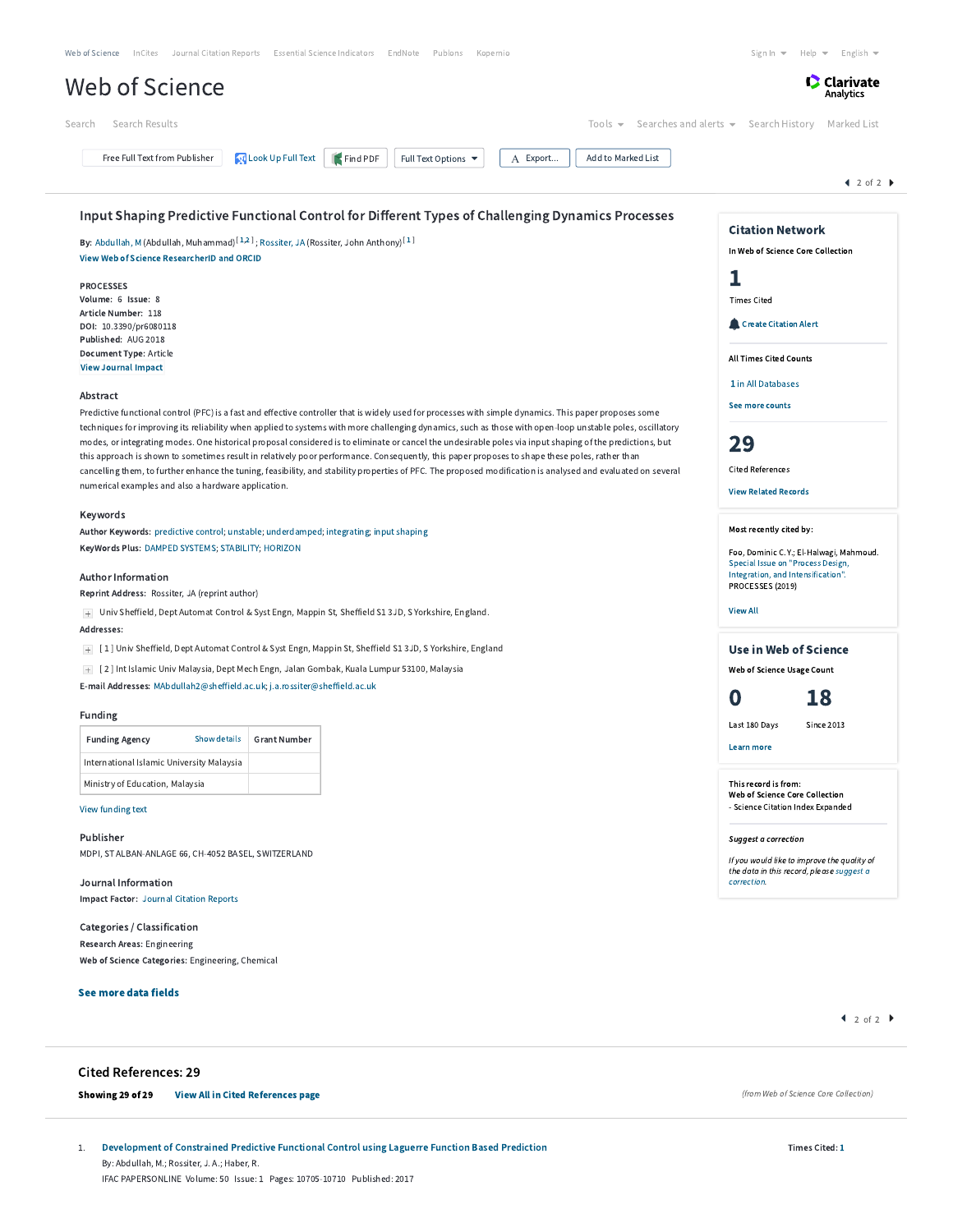| 2.  | Utilising Laguerre function in predictive functional control to ensure prediction consistency<br>By: Abdullah, M.; Rossiter, J.A.<br>P 2016 UKACC 11 INT Published: 2016                                                                                                                                           | Times Cited: 1          |
|-----|--------------------------------------------------------------------------------------------------------------------------------------------------------------------------------------------------------------------------------------------------------------------------------------------------------------------|-------------------------|
| 3.  | Handling input and state constraints in predictive functional control<br>By: Abu el, A.-D.S.; Fiani, P.; Richalet, J.<br>Proceedings of the 30th IEEE Conference on Decision and Control (Cat. No.91CH3076-7) Pages: 985-90 vol.1 Published: 1991                                                                  | Times Cited: 11         |
| 4.  | Instructor Workbook, 1 DOF Torsion Experiment for MATLAB/Simulink Users<br>By: Apkarian, J.<br>INSTRUCTOR WORKBOOK Published: 2012<br>Publisher: Quanser Inc, Markham, Ontario                                                                                                                                     | <b>Times Cited: 3</b>   |
| 5.  | PROPERTIES OF GENERALIZED PREDICTIVE CONTROL<br>By: CLARKE, DW; MOHTADI, C<br>AUTOMATICA Volume: 25 Issue: 6 Pages: 859-875 Published: NOV 1989                                                                                                                                                                    | Times Cited: 333        |
| 6.  | LINEAR-SYSTEMS WITH STATE AND CONTROL CONSTRAINTS - THE THEORY AND APPLICATION OF MAXIMAL OUTPUT ADMISSIBLE-SETS<br>By: GILBERT, EG; TAN, KT<br>IEEE TRANSACTIONS ON AUTOMATIC CONTROL Volume: 36 Issue: 9 Pages: 1008-1020 Published: SEP 1991                                                                    | <b>Times Cited: 766</b> |
| 7.  | An Alternative for PID control: Predictive Functional Control - A Tutorial<br>By: Haber, R.; Rossiter, J. A.; Zabet, K.<br>2016 AMERICAN CONTROL CONFERENCE (ACC) Book Series: Proceedings of the American Control Conference Pages: 6935-6940 Published: 2016                                                     | <b>Times Cited: 4</b>   |
| 8.  | Predictive Control in Process Engineering: From the Basics to the Applications<br>By: Haber, R; Bars, R; Schmitz, U<br>PREDICTIVE CONTROL IN PROCESS ENGINEERING: FROM THE BASICS TO THE APPLICATIONS Pages: 1-600 Published: 2011<br>Publisher: WILEY-V C H VERLAG GMBH, PAPPELALLEE 3, W-69469 WEINHEIM, GERMANY | <b>Times Cited: 41</b>  |
| 9.  | Nonlinear control of a fluidized bed reactor using approximate feedback linearization<br>By: Kendi, TA; Doyle, FJ<br>INDUSTRIAL & ENGINEERING CHEMISTRY RESEARCH Volume: 35 Issue: 3 Pages: 746-757 Published: MAR 1996                                                                                            | Times Cited: 14         |
|     | 10. Title: [not available]<br>By: KHADIR M<br>P INT C COMP SYST IN Pages: 174 Published: 2005                                                                                                                                                                                                                      | <b>Times Cited: 3</b>   |
| 11. | Extension of first order predictive functional controllers to handle higher order internal models<br>By: Khadir, Mohamed Tarek; Ringwood, John V.<br>INTERNATIONAL JOURNAL OF APPLIED MATHEMATICS AND COMPUTER SCIENCE Volume: 18 Issue: 2 Pages: 229-239 Published: 2008                                          | Times Cited: 14         |
|     | 12. STABLE REDESIGN OF PREDICTIVE CONTROL<br>By: MOSCA, E; ZHANG, JX<br>AUTOMATICA Volume: 28 Issue: 6 Pages: 1229-1233 Published: NOV 1992                                                                                                                                                                        | <b>Times Cited: 80</b>  |
|     | 13. Title: [not available]<br>By: Nise, N. S.<br>Control system engineering Published: 2011<br>Publisher: John Wiley & Sons. Inc, New York                                                                                                                                                                         | <b>Times Cited: 25</b>  |
|     | 14. THE STABILITY OF CONSTRAINED RECEDING HORIZON CONTROL<br>By: RAWLINGS, JB; MUSKE, KR<br>IEEE TRANSACTIONS ON AUTOMATIC CONTROL Volume: 38 Issue: 10 Pages: 1512-1516 Published: OCT 1993                                                                                                                       | <b>Times Cited: 527</b> |
| 15. | Elementary predictive functional control: a tutorial<br>By: Richalet, J.; O'Donovan, D.<br>2011 International Symposium on Advanced Control of Industrial Processes (ADCONIP 2011) Pages: 306-13 Published: 2011                                                                                                   | <b>Times Cited: 6</b>   |
|     | 16. INDUSTRIAL APPLICATIONS OF MODEL-BASED PREDICTIVE CONTROL<br>By: RICHALET, J<br>AUTOMATICA Volume: 29 Issue: 5 Pages: 1251-1274 Published: SEP 1993                                                                                                                                                            | <b>Times Cited: 406</b> |
|     | 17. MODEL PREDICTIVE HEURISTIC CONTROL - APPLICATIONS TO INDUSTRIAL PROCESSES<br>By: RICHALET, J; RAULT, A; TESTUD, JL; et al.<br>AUTOMATICA Volume: 14 Issue: 5 Pages: 413-428 Published: 1978                                                                                                                    | Times Cited: 959        |